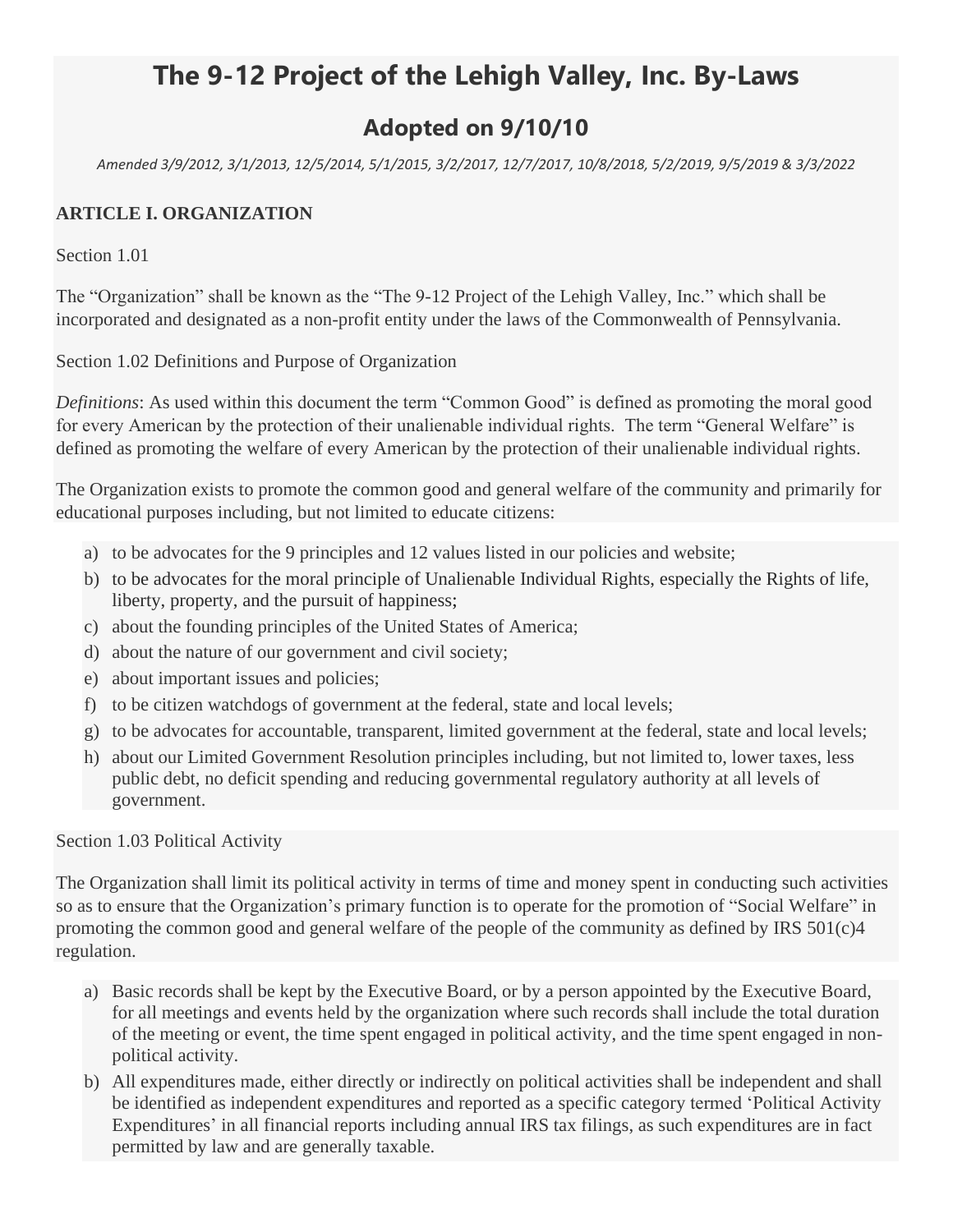- c) Campaign contributions to Federal Candidates are prohibited by Federal law (FECA) and therefore, the organization shall make no campaign contributions to any campaign whatsoever, be it real money or inkind; nor shall the organization make any contribution in real money or in-kind to any political party or Federal political action committee.
- d) Campaign expenditures are monies spent for advertising in favor of, or in opposition to a particular candidate and as such are permitted by IRS 501(c)4 regulation. All campaign expenditures shall be deducted from the organization's Political Activity funds and shall not be drawn from the organization's general funds, and shall require the approval of 2/3's of the Executive Board regardless of the amount to be disbursed.
- e) From time-to-time, the organization may choose to endorse a candidate who is running for public office. Because of the long-term consequences and in order to convey momentousness, endorsements shall be issued sparingly. In order to be considered for endorsement, the candidate must respond in writing to a basic set of questions issued by the organization that are designed to communicate the candidate's position regarding the organization's core values. An endorsement shall require:
	- 1. Two-thirds vote by the Executive Board, and;
	- 2. Two-thirds vote by active members, where a quorum is present
- f) The Vice-chairman shall be accountable for maintaining an Activity Governance document which shall list various types of activities, each of which is placed into one of three categories. The categories shall be:
	- 1. 'Permitted As' which will note whether the activity is permitted as a Primary or a Secondary function.
	- 2. 'Not Permitted' which will note the law or regulation that prohibits this activity.
	- 3. 'Caution Required' which would summarize the problematic issues associated with the activity.
- g) The Activity Governance document shall be reviewed annually during the month of February, and if necessary updated so that it is available prior to EB elections in March. Upon completion of the annual review, or at the time of any update, the date of the review or update shall be posted on the document and it shall be distributed to all EB members and Committee Chairs.

Section 1.04 Registered Office

The registered office of the corporation shall be at PO Box 91011, Allentown, PA 18109. The organization shall also operate at the web site addresses of "lehighvalleyteaparty.org " and "lvtp.org". Offices may be established or used as deemed necessary by the Executive Board. No amendments to the bylaws are necessary.

Section 1.05 Seal

The corporate seal shall have inscribed thereon the name of the corporation, the year of its organization and the words "Corporate Seal, Pennsylvania."

#### **ARTICLE II. MEMBERSHIP**

Section 2.01 Membership of the Organization shall be open to any citizen of the United States of America or a legal resident thereof.

Section 2.02 There shall be three categories of members as defined below:

a) An "Associate" member shall be any individual who receives regular emails, text alerts, or voice alerts and who is not a regular member as defined in 2.02.b. Associate members are not issued membership cards or name tags.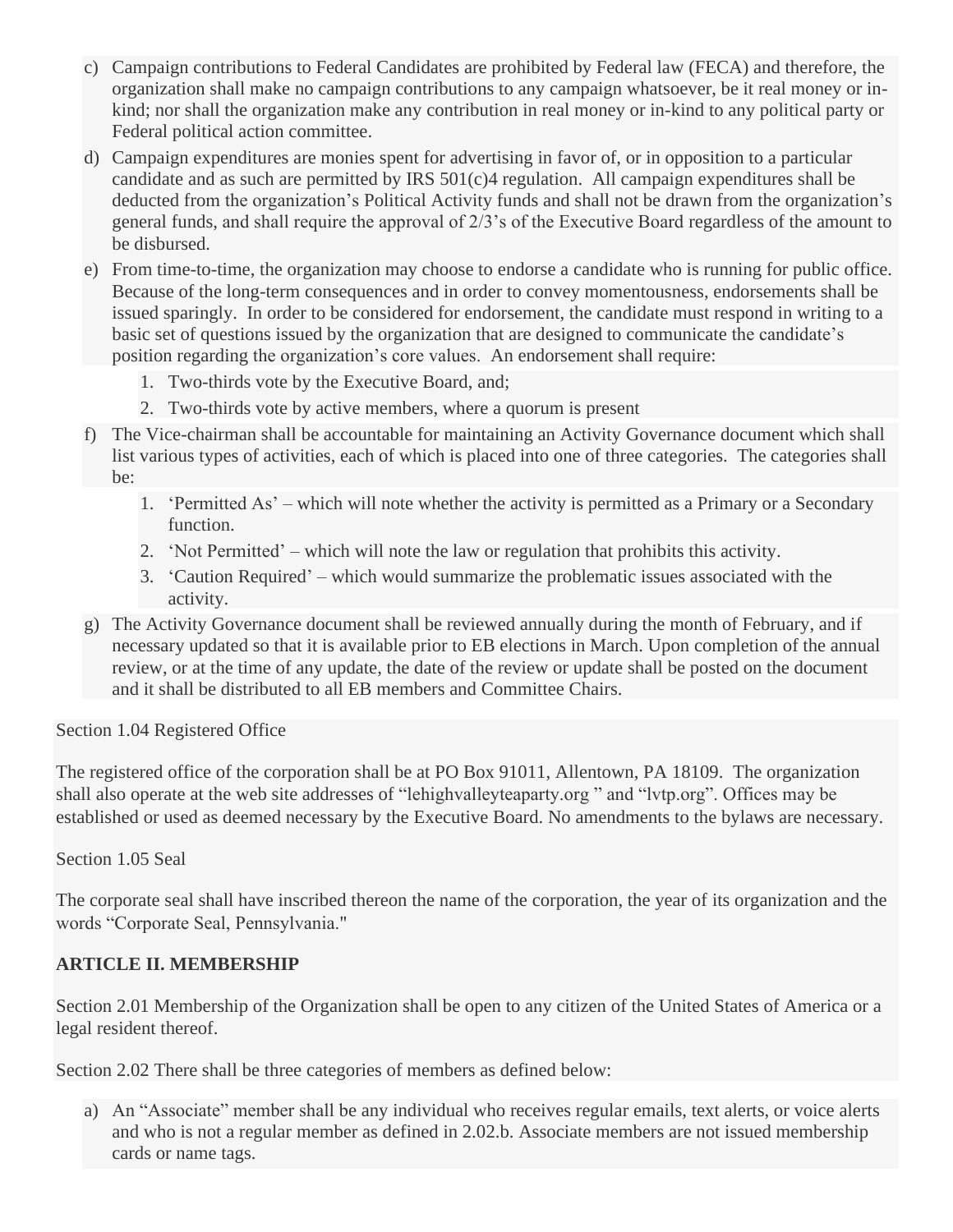- b) A "Regular Member" shall be any citizen who has paid his/her annual dues, and who has completed either a new member application or a renewal application. Regular members are issued membership cards and name tags.
- c) An "Active Member" shall be a member who has paid his/her annual dues, provided adequate contact information and who remains active in the organization. "Active" shall be defined as having attended or participated in at least two (2) Organization sponsored activities, meetings, or events in the prior calendar quarter or the current calendar quarter of any vote being taken for which active membership must be determined. The phrase "Organization sponsored activities, meetings, and events" is defined to include all General membership meetings (monthly and special), all Executive Board meetings (monthly and special), all sub-committee meetings, all Book Discussion groups, all group fund raising events, all group rallies, all group trips, all group picnics and parties, and every other type of gathering conceived of and/or approved by the Executive Board.
- d) An "Event Attendance Sheet" shall be available from the organization's website and must be filled out by the event leader and submitted to the organization's Secretary or Membership Secretary within five (5) business days for accurate recording of attendees to every function as defined under the above clause "organization sponsored activities, meetings, and events".

Section 2.03 Only an Active Member shall have voting rights for the conduct of any official business of the Organization, including but not limited to, approval of any reports, election of Executive Board members, or to make a motion or vote on a motion during a meeting.

Section 2.04 Annual dues shall be determined by the Chair with the advice of the Financial Committee and an approval vote by the Executive Board. Proper notice shall be sent to all members, whenever any changes to the annual dues are implemented.

Section 2.05 Any member may be removed upon conviction of a felony crime or for violating any Organization rule or policy, or for acts that could harm the reputation of the Organization.

- a) Such a removal requires a 2/3 vote by the Executive Board or by a 2/3 vote of a quorum at a membership meeting.
- b) Any ten (10) Active Members of the Organization may request the removal of another member with a formal written request to the Chair outlining the reasons for the request.
- c) Any member removed may appeal to the Executive Board within 30 days with a formal written request for an appeal and the reasons why the member should be reinstated. The Executive Board shall hold a hearing within 30 days of such a request.
- d) Any member removed may appeal directly to the general membership, or appeal after the Executive Board has rendered a decision per Section 2.05 (c) within 30 days with a formal written request for an appeal and the reasons why the member should be reinstated. Such a hearing shall be scheduled within 60 days.
- e) Any member removed shall be reinstated with a majority vote of a present quorum.

Section 2.06 Any member may request to be removed as a Member by written request at any time.

## **ARTICLE III. MEETINGS**

Section 3.01 There shall be a regularly scheduled monthly meeting for all members of the organization.

Section 3.02 The time and place of each meeting shall be determined by the Chair with at least fourteen (14) days proper notice to the general membership unless announced at a previous meeting.

Section 3.03 Fifty percent (50%) of the active membership at the time of any vote shall constitute a quorum.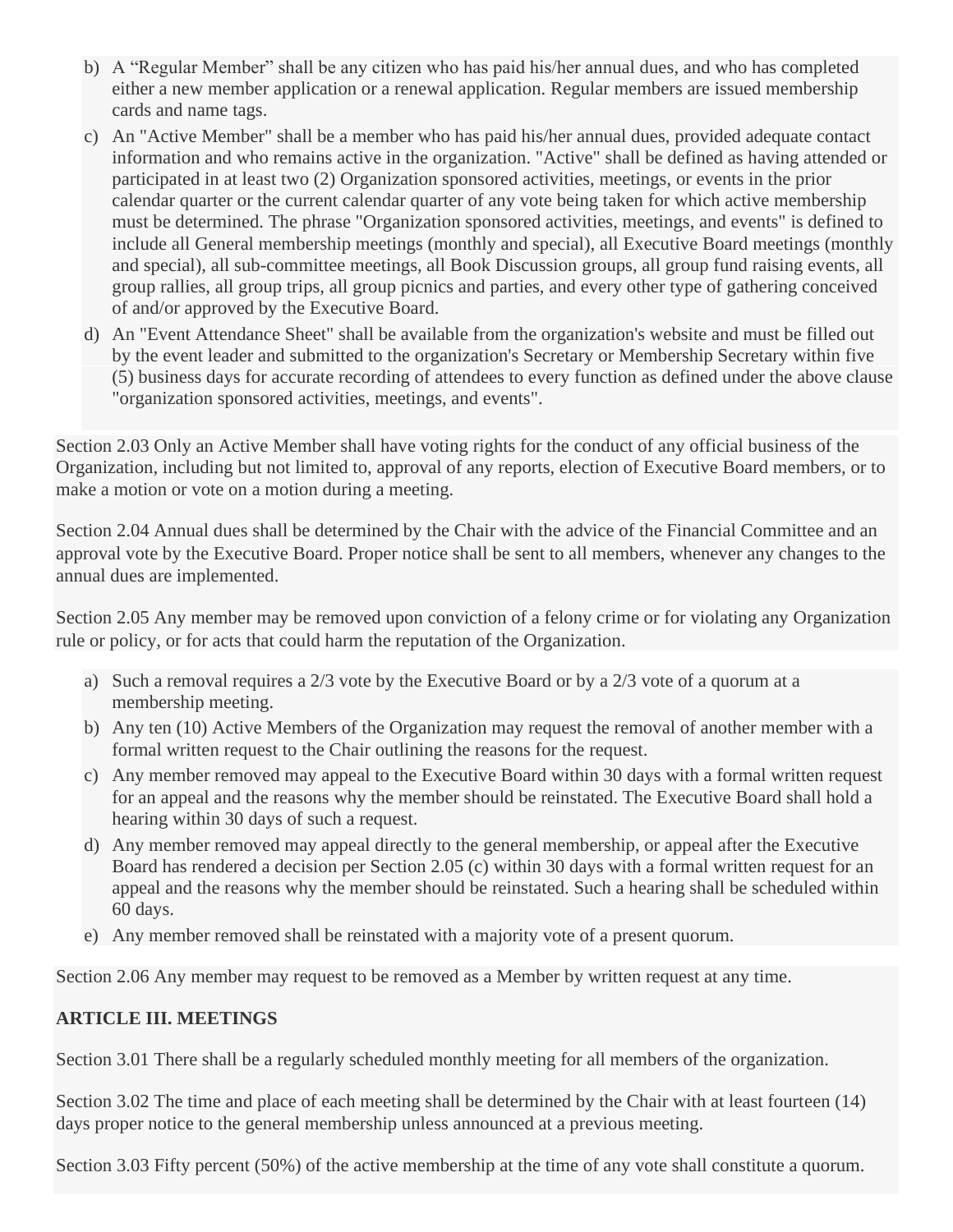Section 3.04 There shall be an annual meeting held in March to submit the Annual Report of the Organization and conduct routine business. This meeting shall also elect Executive Board members.

Section 3.05 Special meetings may be called by the Chair, by a written request by a majority of the Executive Board or by a written request by thirty-five (35) Active Members. A specific agenda must be provided with any request which shall be followed during the special meeting. The Chair must schedule a meeting within 30 days of such a request. The general membership shall be notified of the date, time and place of a special meeting and be provided an agenda with a minimum of fourteen (14) days proper notice.

Section 3.06 The business portion of meetings, which shall be formally announced by the Chair during each meeting by a call to order, shall conform to these bylaws or, if no provision exists, Roberts Rules of Order shall be followed.

#### **ARTICLE IV. OFFICERS & RESPONSIBILITIES/DUTIES**

Section 4.01 The Organization shall have Officers designated as Chairperson, Vice-Chairperson, Secretary and Treasurer. These Officers shall have the duty to operate in the best interest of the organization, to achieve the published purposes of the Organization, and to comply with these bylaws.

Section 4.02 Only elected Executive Board members shall be eligible for nomination, election or retention of any officer position with the exception of the Secretary per Section 4.08 and the Treasurer per Section 4.09. Active Members who are elected officials in a legislative or executive capacity, or employed by such an elected official or political party in any capacity, with the exception of any elected school board, law enforcement, magisterial, or judicial positions, shall be ineligible for any Officer position or a position on the Executive Board.

Section 4.03 The Chairperson and the Vice-Chairperson shall be elected by the Executive Board and shall serve for a one (1) year term. A majority vote of the Executive Board shall be required for the offices of Chair and Vice-Chair.

Section 4.04 "If the current Chairperson or Vice-Chairperson has served the maximum of 3 consecutive terms and no board member accepts a nomination to replace him/her, that current office holder may be nominated to serve a fourth term and upon receiving a majority board vote, may serve."

Section 4.05 Prior elected Chairperson or Vice-Chairperson may serve in any capacity within the Organization except for the term limit prohibition above but shall be eligible after an absence from a position for a total of two years.

#### Section 4.06 Chairperson

The Chairperson shall convene regularly scheduled meetings; shall preside at all meetings; shall have active management of the affairs of the Organization; shall ensure that all legal obligations up to but not limited to: corporate filings, non-profit corporate filings, motions and resolutions, and any other required actions are carried out; and shall have general powers and supervision of all Organization activities and have the following duties:

- a) The Chairperson shall have authority to name all Committee Chairs with majority consent by the Executive Board.
- b) The Chairperson shall have authority to create or dissolve any committees, with majority consent by the Executive Board, except for the Executive Board and Finance Committee.
- c) Ensure that the by-laws are followed during all proceedings.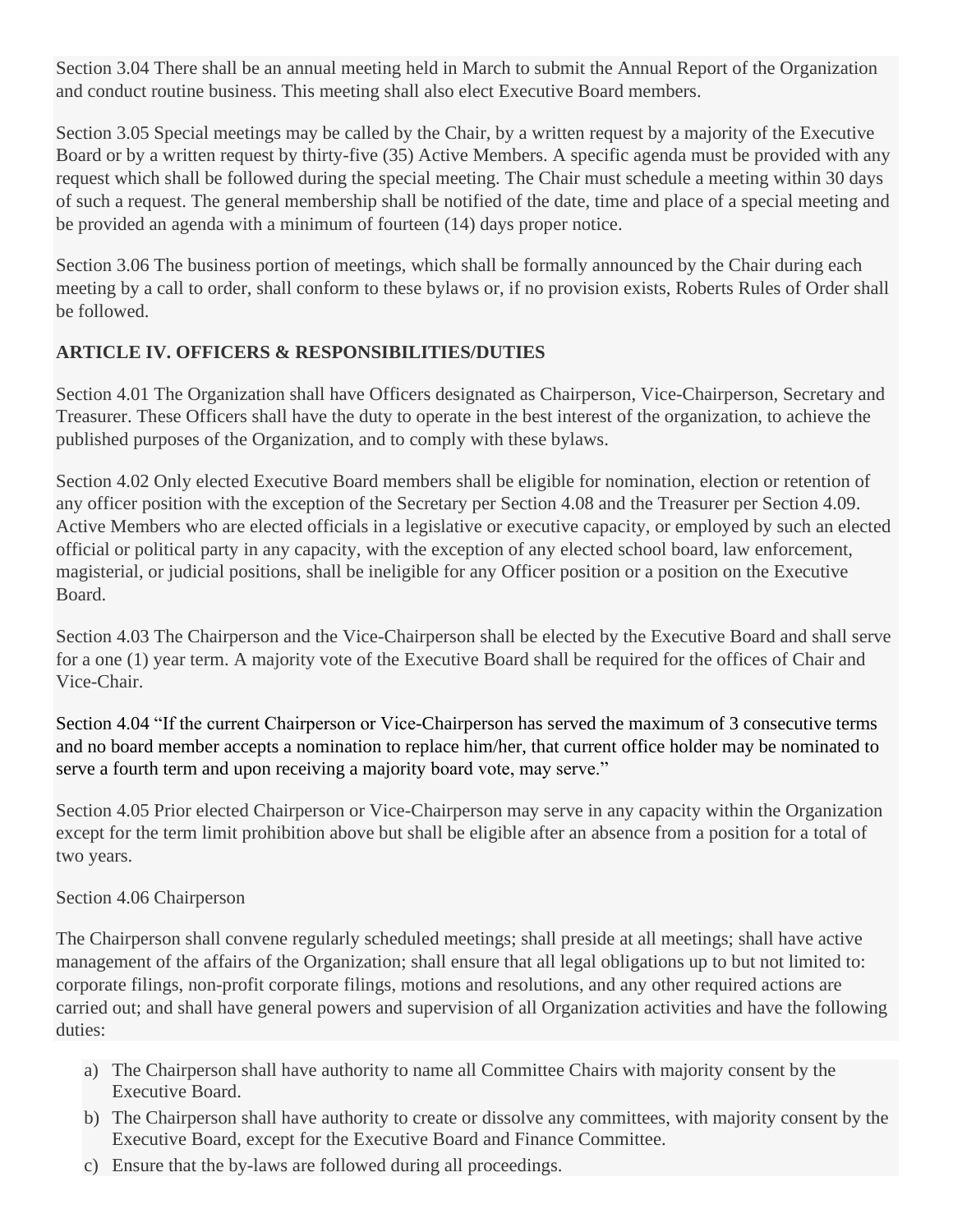#### Section 4.07 Vice Chairperson

The Vice Chairperson shall substitute for the Chairperson for any and all duties and responsibilities for which the Chairperson will be absent or unable to perform and have the following duties:

- a) The Vice Chairperson shall designate a pro tempore substitute from the Executive Board if the Chair and Vice-Chair are unavailable and, otherwise, should the need arise.
- b) Perform duties as assigned as by the Chairperson
- c) Ensure that the by-laws are followed during all proceedings.

#### Section 4.08 Secretary

The Secretary shall be appointed by the chair with the majority approval of the Executive Board. Such an appointment can be any qualified person or entity. The Secretary shall have no vote on the Executive Board unless otherwise elected to the Executive Board. The Secretary shall attend monthly and Executive Board meetings of the Organization and act as a clerk including the following duties:

- a) Keeping minutes of Executive Board and General Membership Meetings, which may be written or digitally recorded, and ensure they are posted for approval within 30 days of the previous organizational meeting;
- b) Record all votes;
- c) Audit membership records as necessary in conjunction with the treasurer and Membership Secretary;
- d) Maintain all records, including backup duplicates, which shall be readily available for examination by any member of the Organization upon written request.
- e) Act as the official correspondent for the Organization;
- f) Ensure that the by-laws are followed during all proceedings;
- g) Shall work with other Officers and ensure that all proper filings are made with the Commonwealth of Pennsylvania and any other legally required reports or filings including, but not limited to changes of Officers, and change of the registered office location;
- h) The Secretary shall designate an Assistant Secretary, who may or may not be a member of the Executive Board, who shall be available to perform duties if the Secretary is absent or unable.

#### Section 4.09 Treasurer

The Treasurer shall be appointed by the Chair with a majority approval by the Executive Board. Such an appointment can be any qualified person or entity. The Treasurer shall have no vote on the Executive Board unless otherwise elected to the Executive Board. The Treasurer shall have custody of corporate funds and maintain full and accurate account records of all receipts and disbursements and the following duties:

- a) All transactions shall have documentation specifying amount, date, and an adequate explanation of the transaction. These records shall be provided for an annual audit.
- b) The Treasurer shall provide a monthly financial report for the membership at each monthly meeting.
- c) The Treasurer shall have authority to disburse funds, sign checks, make deposits or engage in any required financial activity with the approval of the Chairperson.
- d) Any expense from the General fund requiring Organization funds greater than \$1,000 must be preapproved by the membership. Any expense from the General fund greater than \$350 must be preapproved by the Executive Board. The Treasurer shall have authority to disburse amounts from the General fund below \$350 with specific approval from the Chair.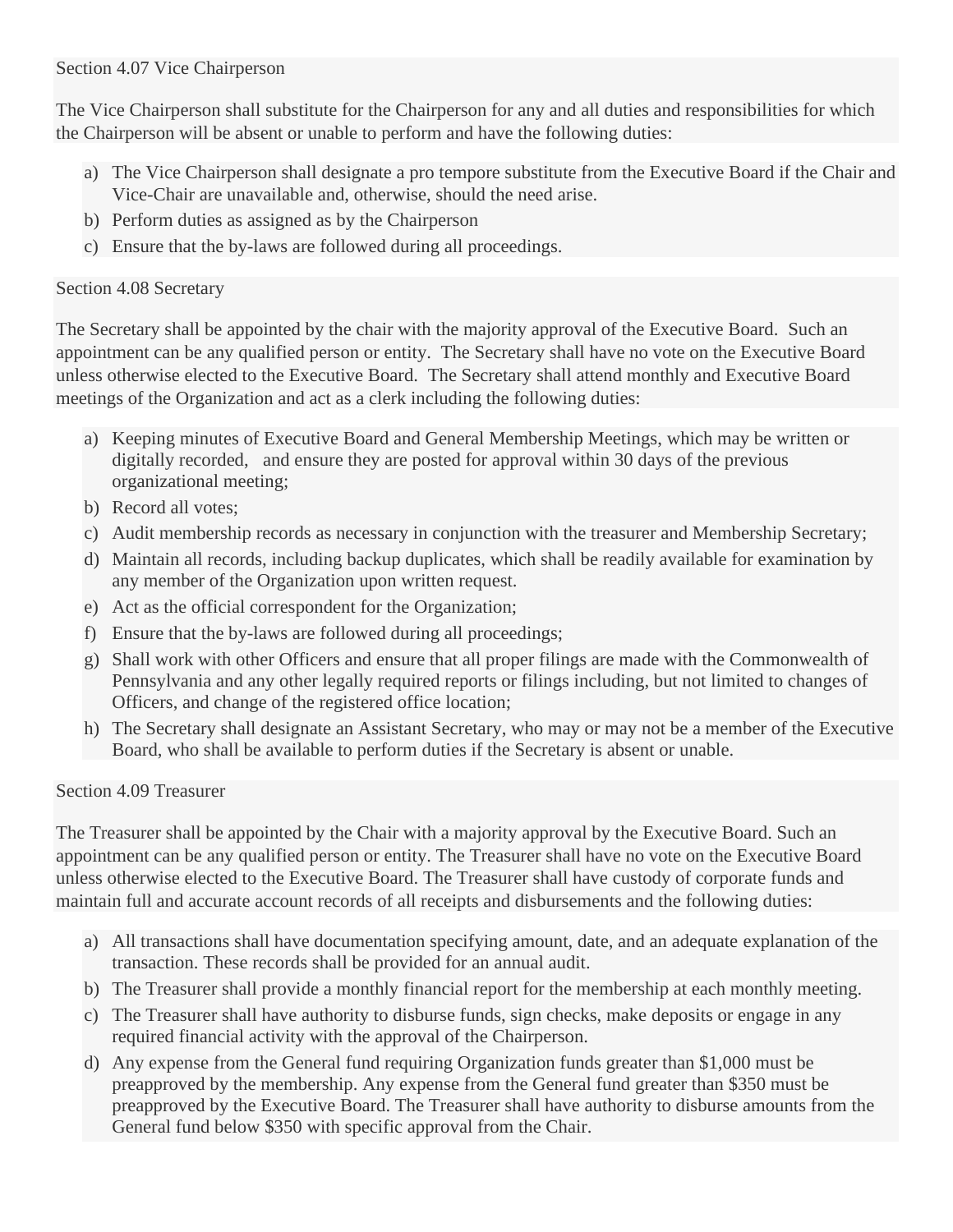- e) Any expense of a Committee or Special Fund which has raised its own money, and which money is not General fund money; when this expense is less than the fund's balance as verified by the Treasurer, may be disbursed by the Treasurer with the approval of the Committee or Special Fund Chairperson, provided such disbursement is for legitimate, lawful purposes under IRS 501(c)(4) regulation.
- f) The Treasurer will be responsible for ensuring yearly tax returns are completed and filed on or before the yearly federal and state deadlines.
- g) The Treasurer shall also designate an Assistant Treasurer who shall be available to perform duties if the Treasurer is absent or unable.

Section 4.10 Membership Secretary

The Membership Secretary shall report to the Executive Board and shall be appointed by the Chair with a majority approval by the Executive Board. Such appointment can be any qualified person or entity. The Membership Secretary shall have no vote on the Executive Board unless otherwise elected to the Executive Board.

The Membership Secretary shall attend monthly and Executive Board meetings of the Organization and shall perform membership duties including the following:

- a) Processing of new memberships and renewals
- b) Issue membership cards and nametags
- c) Reporting of current membership enrollment
- d) Design and implementation of membership expansion programs subject to Executive Board approval

#### Section 4.11 Removal of Officers

- a) Any Officer may be removed for cause, including but not limited to, conviction of a felony crime or for violating any Organization rule, policy or for acts that could harm the reputation of the Organization, which must be specified in a formally written format delineating clear reasons for the action
- b) Any ten (10) Active Members may initiate such an action with a formally written reason.
- c) If the action is requested by a member of the Executive Board, a 2/3 vote by the Executive Board shall be required to remove any Officer and this can be done during a general membership meeting or an Executive Board meeting.
- d) If the action is requested by Active Members, a 2/3 vote by a quorum at a general membership meeting shall be required unless the requesting members consent that the Executive Board investigate and vote on removal.
- e) Any Officer removed may appeal directly to the General Membership within 30 days with a formal written request to the Executive Board for an appeal and stating the reasons why the Officer should be reinstated. Such a hearing shall be scheduled within 60 days. The Officer shall be reinstated with a majority vote of a quorum.

#### **ARTICLE V. ELECTIONS**

Section 5.01 Elections shall be held every year in the month of March for the purpose of electing an Executive Board. Six (6) shall be elected in even number years, six (6) shall be elected in odd number years.

Section 5.02 During the month of February, a general membership meeting shall be convened for the purpose of nominating Executive Board candidates and to conduct any other necessary business.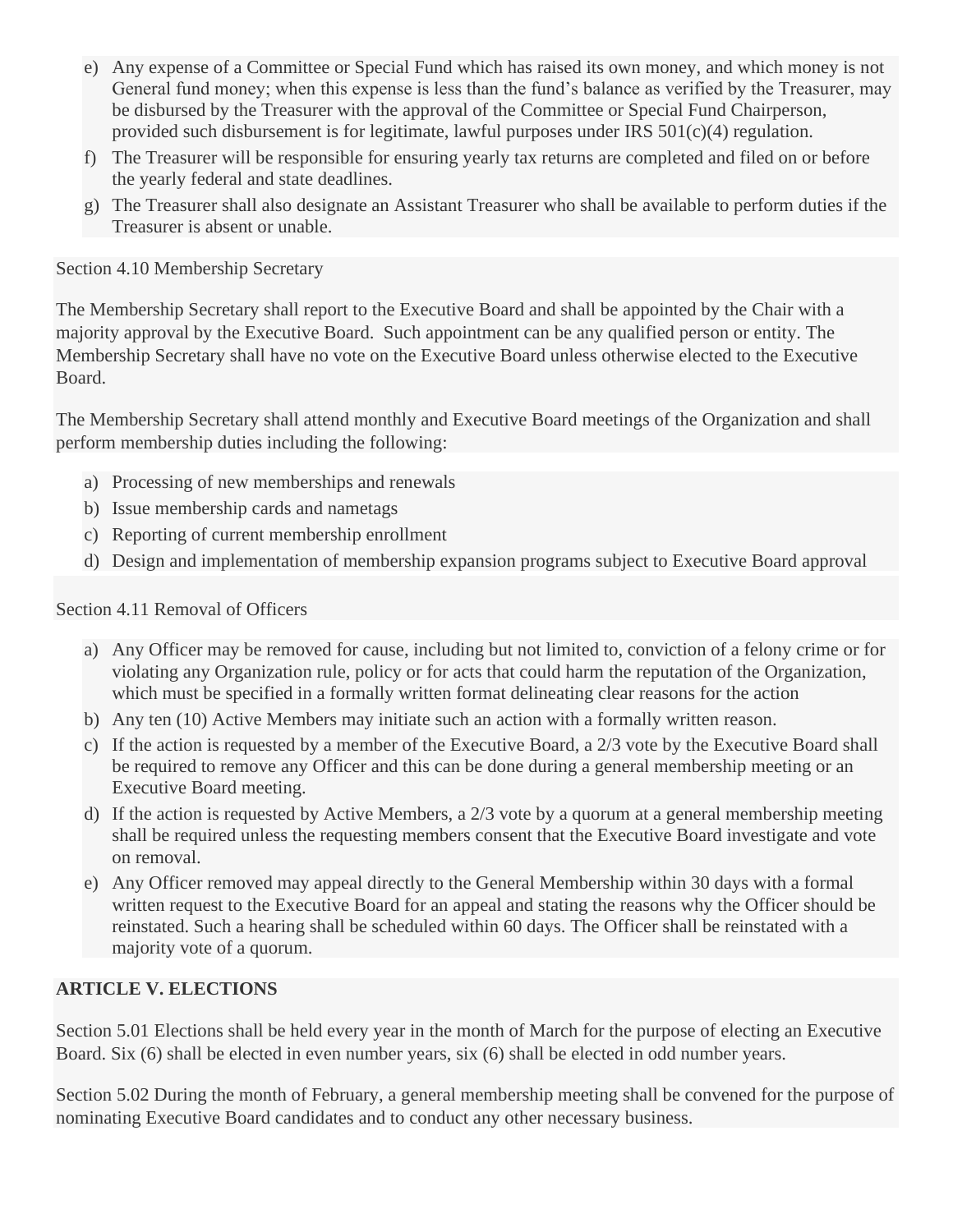- a) To be a nominee of the Executive Board, a candidate must obtain a nomination and a second from the floor.
- b) Upon completion of the nominating process, the Secretary shall compile a list specifying each nominee for the Executive Board. Each nominee shall be contacted by the Secretary within seven (7) days via email confirmed with receipt or verified telephone call and via United States mail. These communications shall include:
	- (i) That they were nominated for the Executive Board;
	- (ii) Other nominated candidates for the Executive Board;
	- (iii)Date and time of the Election Meeting;
	- (iv)That the candidate shall give a talk up to three (3) minutes, submit a written statement to be read or provide a proxy to explain why they should be elected to the Executive Board;
	- (v) That the candidate may be asked questions by members regarding their qualifications, contributions to the Organization, and plans for the Organization.
	- (vi)Members shall also receive a list of all nominees with proper notice within seven (7) days.
- c) Prior to the election, the Secretary or the Secretary's appointee, shall obtain a basic background check for each nominee for whom we have not previously obtained a background check. Any criminal conviction or any false reporting of current residency made by the nominee shall result in disqualification.

Section 5.03 During the month of March there shall be an election meeting for the general membership.

- a) The Secretary shall present the list of Active Members. The Secretary shall read the list of Executive Board nominees. The Secretary shall then regulate the conduct of the election.
	- (i) Each nominated office candidate shall speak in an order determined randomly. Each candidate shall be limited to three (3) minutes.
	- (ii) Upon completion of candidate talks, the Secretary shall open the floor for questions. The Secretary shall set a time limit for each question and a total time limit for the question period.
	- (iii)Upon completion of the question period the Secretary shall call for a vote.
	- (iv)Such vote shall be with a secret ballot.
	- (v) Each eligible Active Member shall be able to vote for up to six (6) separate candidates but all votes need not be cast by a member.
- b) The candidates receiving the top six vote totals shall be elected to the Executive Board.
- c) In cases of a tie vote(s) that determine the outcome of the election, the following procedure shall be used:
	- (i) Any candidates receiving more votes than any and all such tie(s) shall be elected.
	- (ii) Additional votes, for all candidates at and below the tie vote(s), shall be held until the tie is broken. After the third such vote, should another tie vote(s) result, the Chair will have all such affected candidates draw cards with the highest card(s) winning.

Section 5.04 Executive Board members shall assume their duties immediately upon completion of the election meeting.

## **ARTICLE VI. VACANCIES**

Section 6.01 Should any Executive Board position be vacated, other than the Chair, for any reason, a temporary replacement may be elected by the Executive Board. If the Chair is vacated, the Vice-Chair shall be named Chairperson and shall appoint a temporary replacement for Vice-Chair.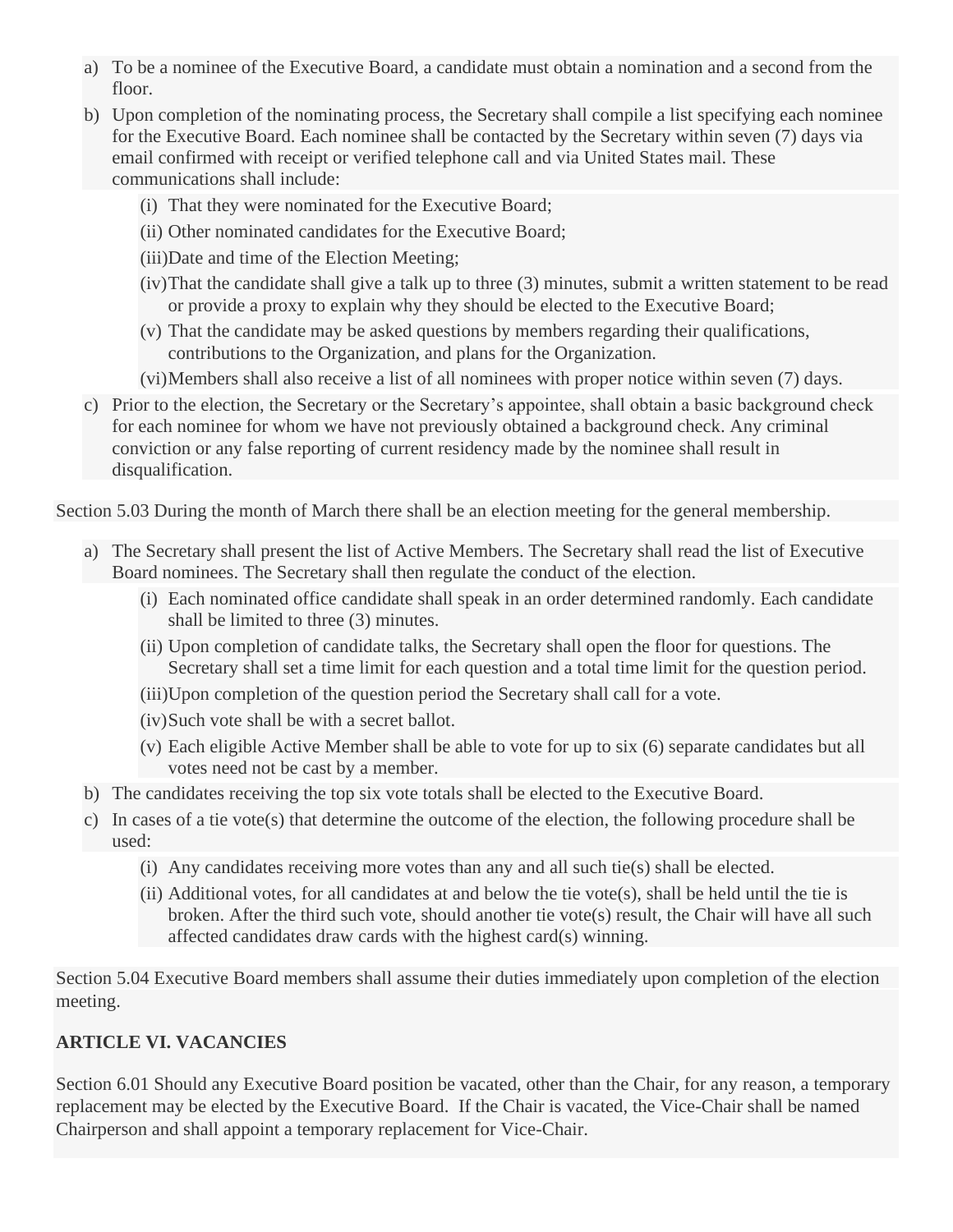Section 6.02 If there are 6 months or less in the term of a vacated Executive Board seat, it may be filled temporarily in accordance with 6.01 above, or it may go unfilled, provided doing so does not result in a total of less than nine Executive Board members. Otherwise, an election at the next appropriate monthly meeting shall be held to elect a replacement to complete the vacated term and such an election must be held within no more than 75 days from the vacancy. Election provisions per Article V, with the exception of specified months, of these by-laws shall apply in such an instance.

Section 6.03 Regardless of whether a vacant seat is filled by Executive Board election or Membership election, the Secretary, or the Secretary's appointee, prior to the election, shall obtain a basic background check for any nominee for whom we have not previously obtained a background check. Any criminal conviction or any false reporting of current residency made by the nominee shall result in disqualification.

#### **ARTICLE VII. COMMITTEES**

Section 7.01 Executive Board

- a) The Executive Board shall be composed of twelve (12) Active Members.
- b) During even years, six (6) persons shall be elected to the Executive Board. During odd numbered years, six (6) persons shall be elected to the Executive Board.
- c) The Executive Board shall serve to provide advice for the Officers in general matters and shall act as a governing Board of Directors.
- d) The Chair shall not have a vote except to break a tie vote.
- e) Attendance at a meeting by 8 members shall constitute a quorum.
- f) The Executive Board shall meet on a monthly basis prior to general membership meetings to discuss items, establish a meeting agenda, and conduct any other business.
- g) The Executive Board members are required to attend a total of nine (9) executive board meetings during a twelve (12) month period. If an Executive Board member notifies the chair by phone or email that they are not able to attend, then, at the discretion of the chairperson, the absence will not be counted toward the nine (9) meeting requirement.
- h) Should an Executive Board member fail to meet the attendance requirement, the member may be removed via simple majority vote by the Executive Board.

#### Section 7.02 Finance Committee

- a) The Chair and the Treasurer shall recommend and appoint Active Members for the Finance Committee.
- b) The Organization's fiscal year shall be based on the calendar year.
- c) The Finance Committee shall be responsible to:
	- (i) prepare an annual budget for approval by the Executive Board and the approved budget must be presented at the March annual meeting;
	- (ii) Ensure compliance with the budget or develop recommended corrective actions to present to the Executive Board;
	- (iii)help develop fund raising goals and plans;
	- (iv)develop and review fiscal procedures;
	- (v) ensure that the annual audit is thoroughly and adequately performed.

#### Section 7.03 Other Committees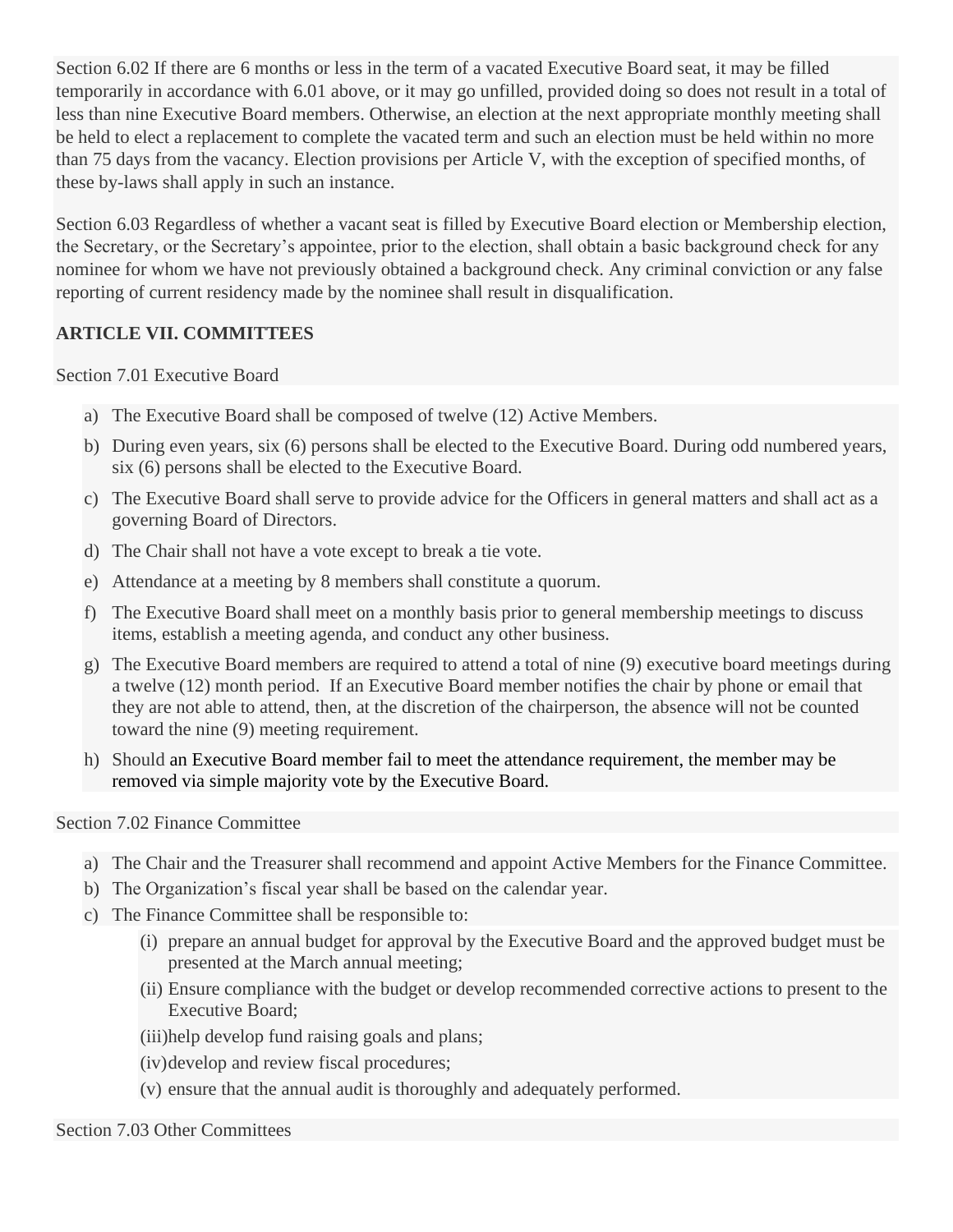- a) Other Committees shall be created or dissolved at the discretion of the Chair with majority consent by the Executive Board.
- b) Committee Chairs shall be appointed at the discretion of the Chair with majority consent by the Executive Board.
- c) Committee Chairs may be removed at the discretion of the Chair with two-thirds (2/3) consent by the Executive Board.

#### **ARTICLE VIII. ANNUAL REPORT**

Section 8.01 The Officers and Executive Board shall submit to the membership, either on-screen or by means of a paper document, an Annual Report showing in appropriate detail the following:

- a) A detailed financial report including all assets and liabilities, revenues and receipts, and all expenses and disbursements during the previous year.
- b) The financial report shall include a detailed audit, conducted by an independent third party or an appointed audit committee composed of a minimum of six (6) Active Members. For the latter option, 2/3 must be appointed who do not hold positions on the Executive Board or hold any Officer position. Such appointments shall be made by the Chair with majority approval by the Executive Board.
- c) A proposed detailed budget for the following year.
- d) A membership report.
- e) An activity report of all major actions by the Organization during the previous year.
- f) A plan for proposed major actions by the Organization for the following year.

#### **ARTICLE IX. INDEMNIFICATION**

Section 9.01 The corporation shall indemnify each of its directors (organizers), officers, and employees whether or not in service as such, against all reasonable expenses actually and necessarily incurred by him or her in connection with the defense of any litigation to which the individual(s) may have been a party because he or she is or was a director, officer or employee of the corporation. The individual shall have no right to reimbursement, however, in relation to matters as to which he or she has been adjudged liable to the Corporation for negligence or misconduct in the performance of his or her duties, or was derelict in the performance of his or her duty as director, officer or employee by reason of willful misconduct, bad faith, gross negligence or reckless disregard of the duties of his or her office or employment. The right to indemnity for expenses shall also apply to the expenses of suits which are compromised or settled if the court having jurisdiction of the matter shall approve such settlement. The foregoing right of indemnification shall be in addition to, and not exclusive of, all other rights to that which such director, officer or employee may be entitled.

#### **ARTICLE X. AMENDMENTS**

Section 10.01 The Executive Board may propose recommended by-law changes with a majority vote. Any recommended changes shall be accompanied with actual language as well as a report explaining the recommended change(s).

Section 10.02 Fifty (50) Active Members may recommend by-law changes with a written request including actual language of the change as well as a report explaining the recommended change(s).